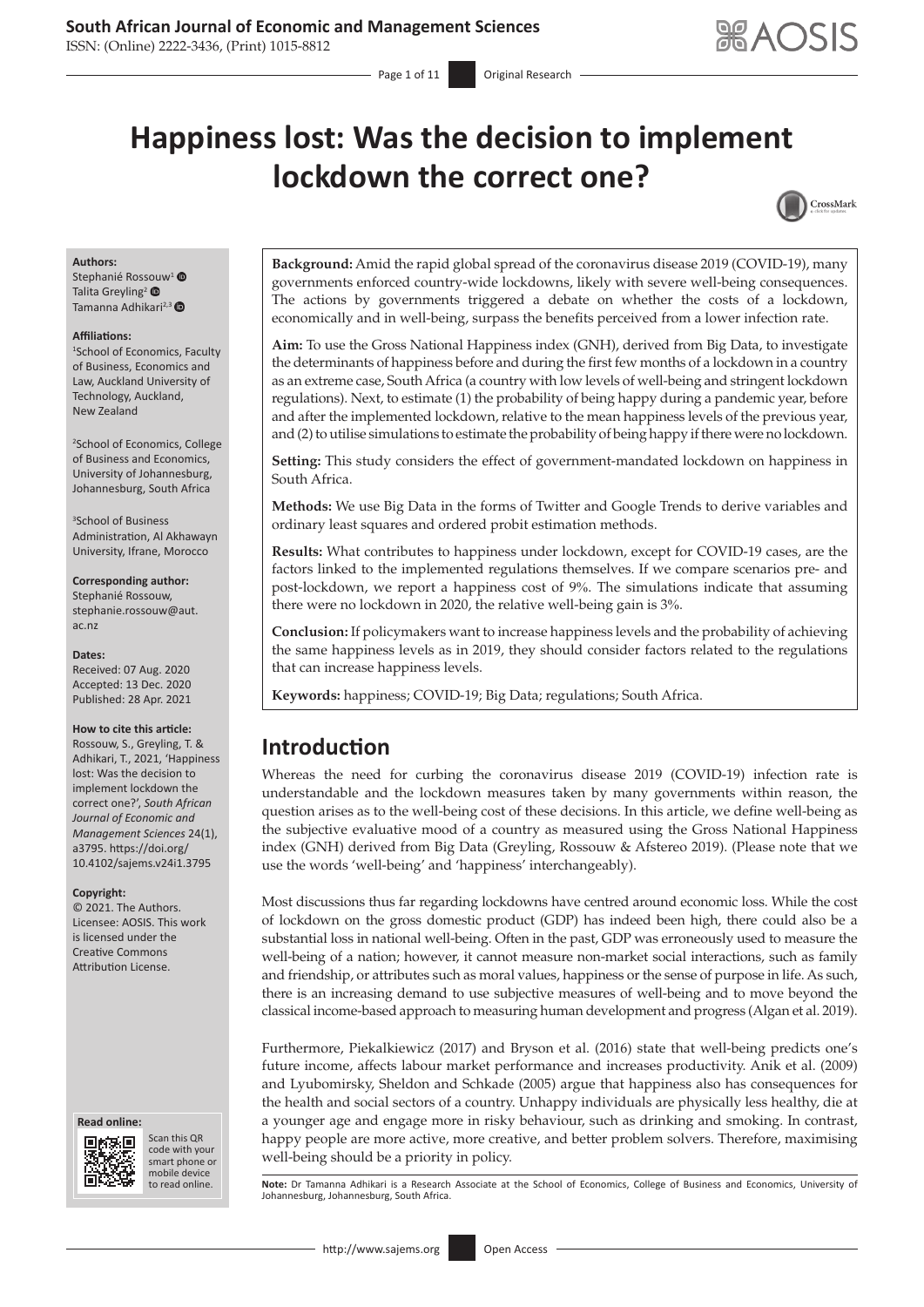Previous studies that investigated subjective well-being during pandemics found that community connectedness and not isolation was a mitigating factor in subjective wellbeing during the H1N1 outbreak (Jones & Salathe 2009). Additionally, those that studied mental well-being saw that anxiety levels waned along with the perception of the Severe Acute Respiratory Syndrome (SARS) virus being less of an immediate threat (Lau et al. 2008).

More recently, Rossouw et al. (2020) used the GNH to determine the probabilities to move between stages of happiness in New Zealand, using a Markov switching model. They found that the probability of moving between stages did not change significantly before and during the pandemic. However, the mean levels of happiness for these stages were much lower during the pandemic than before. Furthermore, they found that the factors of importance to New Zealand's happiness post-Covid-19 regulations implemented were related to international travel, employment and mobility. Greyling, Rossouw and Adhikari (2020a) studied the causal effect of lockdown on happiness in a cross-country study. They found that lockdown had a negative effect on happiness, notwithstanding the different country characteristics, the duration and the type of lockdown regulations. Additionally, they found that the more stringent the lockdown regulations, the greater the cost in happiness. Hamermesh (2020) used Google Trends data to predict the life satisfaction of married and single people while in government-imposed lockdown by running simulations. Not surprisingly, single people were less satisfied with life than married people. Also using Google Trends data, Brodeur et al. (2020) found an increase in searches for loneliness, worry and sadness after a lockdown was implemented, which indicates a negative effect on wellbeing and mental health.

Sibley et al. (2020) investigated the effect of lockdown regulations in New Zealand on institutional trust, attitudes, health and well-being, using survey data collected at two points in time (December 2019 and April 2020). Their preliminary results showed a small increase in people's sense of community and trust. However, they also found an increase in anxiety and depression post-lockdown and hinted at longer-term challenges to mental health. De Pedraza, Guzi and Tijdens (2020) investigated life dissatisfaction and feelings of anxiety in a cross-country study post-Covid-19. They found that people with poorer general health, without employment, living without a partner, choosing to live alone and not exercising daily, report higher dissatisfaction and higher anxiety. Additionally, they found that the effect of COVID-19 on dissatisfaction and anxiety levels off with a higher number of COVID-19 infection cases.

However, none of the above-mentioned studies compared the determinants of happiness before and during a lockdown in a developing country, such as South Africa, which already suffers from low levels of well-being and a poorly performing economy (an extreme country case). In addition, no other study, to the knowledge of the authors, has attempted to measure the probability that a country can adapt to previous levels of happiness after suffering the consequences of a pandemic, or used simulations to determine the happiness probabilities with and without a lockdown.

Therefore, in this study, we address the gaps in literature by firstly using the GNH, a real-time measure of well-being, derived from Big Data, to compare the determinants of happiness before and during the first months of the government-imposed lockdown. This is one of the few studies (see also Greyling et al. 2020a and 2020b; Rossouw et al. 2020, although these studies address different research questions) that investigates the effect of lockdown on happiness, making use of real-time Big Data. Other studies such as Hamermesh (2020) and Brodeur et al. (2020) also use Big Data, although they limit their analysis to Google Trends.

Secondly, we first calculate the probabilities to reach the mean happiness levels of 2019, considering that the subsamples of before and after the lockdown were implemented. Using simulations, we then address the question of whether the probability of being happy without a lockdown and a higher number of COVID-19 cases exceeds the probability of being happy with lockdown and fewer COVID-19 cases. In this regard, it is the first study that compares the probabilities to be happy in 2020, considering the mean levels of happiness in 2019 and the first study that simulates happiness levels, if we assumed that there were no lockdown in 2020.

Our results indicate that, for an extreme country case, what significantly contributes to happiness under lockdown are the factors directly linked to the implemented regulations themselves. These factors can be classified as (1) social capital issues: lack of access to alcohol, concerns about schooling and increased social media usage, and (2) economic issues: employment concerns, the threat of retrenchments and lower levels of consumption. As expected, the number of daily COVID-19 cases is negatively related to happiness. Surprisingly, we find that the stay-at-home variable is positively related to happiness after lockdown, implying that spending more time at home, without considering the other negative effects of a lockdown, increases happiness.

We find the probability of reaching the same mean happiness levels experienced in 2019, considering the two subsamples, before lockdown regulations were implemented, to be 26% and after that 17%. Thus, lockdown likely had a happiness cost of 9%. The simulation study reveals that, even considering a margin of error, people in South Africa would likely have been happier with a higher number of COVID-19 cases and no lockdown regulations (a probability of 27%), than with a lower number of COVID-19 cases and lockdown regulations (a probability of 23%).

The results of the study inform policymakers on that which significantly contributes to happiness levels during a lockdown with possible applications to other countries with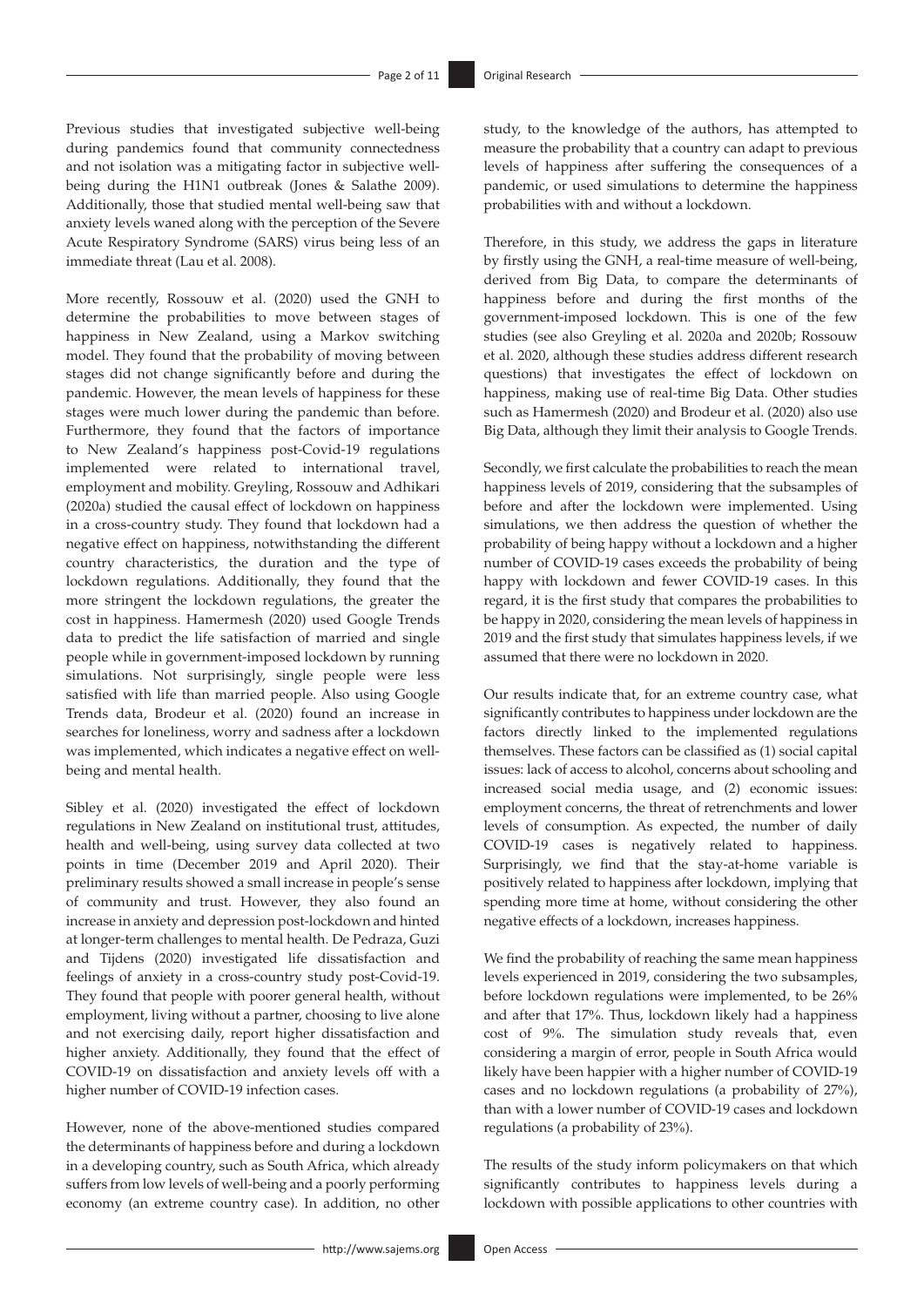similar lockdown regulations. Additionally, by making use of high-frequency real-time data, policymakers are informed of the consequences of their policy decisions with immediate effect, in comparison with significant delays in information (up to two years), associated with survey data.

The rest of the article is structured as follows. In the next section, the choice of South Africa as an extreme country case is discussed. The 'data and methodology' section describes the data, the selected variables and outlines the methodology used. The results follow, and then the article concludes.

# **Why South Africa?**

In this study, we define a country as an extreme case if it is under stringent lockdown regulations, coupled with a failing economy and existing low levels of well-being. As such, South Africa, a developing country, represents an extreme case.

For the period before COVID-19, we found that for South Africa the mean well-being level, as measured by the GNH, was relatively low at 6.4 (measured on a scale of 0–10), when compared to the mean happiness levels of 7.3 and 7.2 for New Zealand and Australia (Greyling et al. 2019). Furthermore, considering the economic well-being of South Africans, we found that even before the negative economic impact of the pandemic, GDP was estimated to shrink by 4.8% (Bureau of Economic Analysis 2020), and the unemployment rate reached 29%. Additionally, it has been estimated that approximately 3–7 million people can potentially become unemployed as a direct consequence of the pandemic, thereby increasing unemployment rates to approximately 50% (National Treasury 2020). Moreover, South Africa's sovereign credit rating was dealt a massive blow in March 2020 when it was downgraded to junk status. Naturally, the impact of this downgrading stretched into the political sphere, creating instability, as well as impacting on the level of national debt and debt interest payments. Lastly, the consumption of South Africans has been declining in 2020, with major declines seen after lockdown.

South Africa's alert levels of lockdown regulations vary from 1 to 5, with alert level 1 the most relaxed and alert level 5 the most stringent. As South Africa manages to curb the spread of COVID-19, it moves down the alert levels and South Africans regain more of their lost freedoms. South Africa went into level 5 lockdown on 27 March 2020, which brought about some of the world's most draconian regulations. These regulations were comparable only to those implemented by countries such as Jordan and the Philippines (Farge 2020). Level 5 lockdown brought with it high economic costs which were cause for concern since South Africa was already experiencing a severe economic downturn. Additionally, South Africans faced restrictions such as not leaving their homes to travel for work, leisure or exercise, not being allowed to purchase tobacco and alcohol, while the police and armed forces were called upon to enforce these restrictions.

The data for this article spans the time period when level 5 restrictions were implemented in South Africa. At the end of the sample, South Africa was under level 4 lockdown which started on 01 May 2020. Even though South Africans were now allowed to exercise outside from 06:00 to 09:00 and purchase more than just essential goods, the sale of alcohol and tobacco was still banned.

Taking the above information into consideration, it is clear that South Africa is an example of a country as an extreme case, suffering from low levels of well-being and poor economic performance. This situation amplifies the effect of the difficult choices made between curbing the spread of the virus and the likely cost to well-being, related to strict lockdown regulations.

# **Data and methodology Data**

In the analyses, we make use of high-frequency daily data spanning the period from 01 January to 08 May 2020, which is 128 days.

#### **Gross National Happiness index – The dependent variable**

To measure happiness, we make use of the GNH for South Africa, which was launched in 2019. The GNH measures the evaluative mood of South Africans. To construct the GNH, we extract tweets from Twitter and apply sentiment analysis to every tweet. Sentiment analysis is the process of determining whether a piece of writing conveys a positive, negative or neutral 'opinion'. We use natural language processing (NLP) and a sentiment algorithm to determine the sentiment of a whole sentence rather than only the sentiment of a single word. This is the better choice as it helps you understand an entire opinion and not merely a word from the text. The outcome of the sentiment analysis is used in an algorithm to derive the GNH per hour. The scale of the happiness scores is from 0 and 10, with 5 being neutral, thus neither happy nor unhappy. The index is available live on the GNH website (Greyling et al. 2019) (see Rossouw & Greyling 2020 for a detailed discussion of the index).

In South Africa, the average number of tweets extracted for 2020 is 68 524 per day. South Africa has approximately 11 million Twitter users, representing a substantial sample of almost 18% of the population (Omnicore 2020). Rossouw et al. (2020) and Greyling et al. (2020a & 2020b) argue that even though Twitter is not representative, it does accommodate individuals, groups of individuals, media outlets and organisations, representing a kind of disaggregated sample, not found in survey data. Furthermore, we test the robustness of the GNH using the '*Global behaviors and perceptions at the onset of the COVID-19 pandemic data*' online survey. The survey results represent 58 countries (those countries in which more than 200 individuals responded), and the total sample was 107 565 individuals (OSF 2020). Correlating the GNH with 'anxiety' and 'depression', derived from the above-mentioned survey for the period from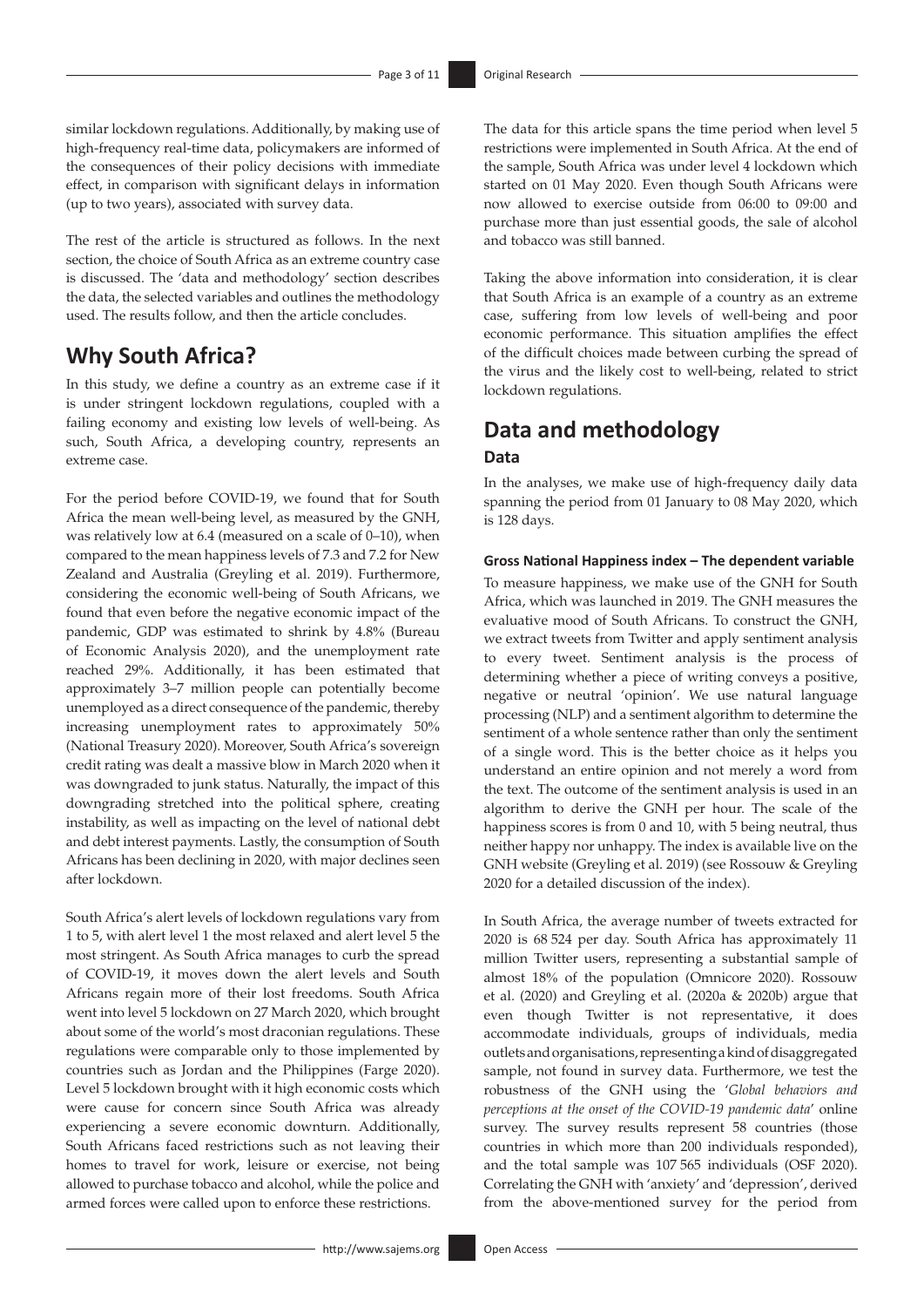01 March 2020, we find a negative and significant relationship, mostly greater than  $0.5$  ( $r > 0.5$ ). It indicates that the GNH and 'anxiety' and 'depression' measured, using survey data, showed similar but inverted trends.

Happiness tends to vary depending on the day of the week, normally with a Monday low and a Saturday high. Therefore, we adjust the time series to remove the day-of-the-week effect (Helliwell & Wang 2011; Kelly 2018).

In addition to computing the GNH, Greyling et al. (2019) extended their analysis in February 2020 to distinguish between the different emotions underpinning the tweets. The team did this to determine the emotions of a nation under challenging circumstances and in events in which one expects significant changes in emotions. Subsequently, they differentiate between eight emotions, namely sadness, surprise, disgust, anticipation, fear, anger, trust and joy.

#### **Selection of covariates**

To determine the effect of a lockdown on happiness before and after the implemented lockdown, we constructed a treatment variable, named 'lockdown'. This divides the sample into two distinct time periods: *before* the first regulations were implemented on 18 March 2020 and *after* the implementation. The first time period – *before* 18 March 2020, from 01 January 2020 to 17 March 2020 (77 days) – is coded as 0 and includes a period when the first positive cases were reported in South Africa, but no regulations to curb the spread were implemented as yet. The second time period – *after* 18 March 2020, thus from 18 March 2020 to 08 May 2020 (51 days) – is coded as 1. This period includes the initial two weeks in which there was not a total lockdown, but restrictions on social gatherings were implemented. Consequently, South Africa moved into level 5 lockdown regulations and on 01 May moved back to level 4. These were stringent and very limiting (see above for the full description).

To select the covariates included in the model, we were led by the literature and data availability. The limited time period under observation brought about further limitations as the number of covariates that could be included in the estimation, was restricted to avoid overfitting the models.

Considering the mentioned challenge and the fact that daily data was scarce, we are restricted in our choice of variables. See Table 1 for selected variables and the descriptive statistics for the covariates before and after the implemented lockdown. In the literature, it has been shown that GDP, inflation and unemployment influence happiness (Perovic & Golem 2010; Sacks et al. 2010; Stevenson & Wolfers 2008). As we were only working with four months of data, we assume the inflation rate to be relatively stable. Following the work done by Stiglitz, Sen and Fitoussi (2009), we chose to use consumption as our measure for material well-being since material living standards are more closely associated with consumption than GDP. Additionally, Sachs et al. (2018) argue that consumption is a more appropriate variable to measure economic activity from a developmental point of view, than income. Thus, to estimate consumption, we made use of the daily data available, related to credit and debit card sales, together with ATM transactions (BETI 2020). We realised that sales were not a perfect proxy for consumption; however, given our data limitations, we believed it provided a reasonable representation of the situation in South Africa. We had no daily measure of unemployment; therefore, we used the methodology as set out by Nuti et al. (2014), Brodeur et al. (2020), Greyling et al. (2020a) and Rossouw et al. (2020) and used daily searches on Google Trends for topics related to 'jobs', including searches for the South African government's Unemployment Insurance Fund as a proxy for future uncertainty related to jobs and the economy (see also Simionescu & Zimmermann 2017). We named this variable 'iobs'.

To select other variables included in the estimation of the happiness function, we relied on the analysis of the tweets. We found ourselves in uncharted territory, as there were limited studies estimating happiness functions during a lockdown (Greyling et al. 2020a; Rossouw et al. 2020). We used the studies mentioned above, as well as the contents of

**TABLE 1:** Descriptive statistics of the variables included in the estimations of happiness.

| Variable                                                         | <b>Full sample</b>       |                           |                          |                          | Before lockdown          |                           | After lockdown |                           |
|------------------------------------------------------------------|--------------------------|---------------------------|--------------------------|--------------------------|--------------------------|---------------------------|----------------|---------------------------|
|                                                                  | Mean                     | <b>Standard deviation</b> | <b>Minimum</b>           | <b>Maximum</b>           | Mean                     | <b>Standard deviation</b> | Mean           | <b>Standard deviation</b> |
| Lockdown $(1 = period of$<br>lockdown and $0 = no$<br>lockdown)* | 0.40                     | 0.49                      | $\mathbf{0}$             |                          | $\overline{\phantom{a}}$ | $\overline{\phantom{a}}$  | $\overline{a}$ |                           |
| Sales volumes, logged                                            | 15.03                    | 0.46                      | 14.01                    | 16.36                    | 15.25                    | 0.32                      | 14.71          | 0.46                      |
| Jobst                                                            | 22.58                    | 25.20                     | $\mathbf{1}$             | 100                      | 5.25                     | 2.21                      | 34.55          | 20.9                      |
| Tweets, logged                                                   | 11.10                    | 0.27                      | 8.46                     | 11.55                    | 11.00                    | 0.10                      | 11.28          | 0.14                      |
| Alcoholi                                                         | 11.11                    | 0.18                      | 10.66                    | 11.56                    | 14.66                    | 3.33                      | 51.1           | 24.04                     |
| COVID-19 cases                                                   | 71.9                     | 126.05                    | 0                        | 663                      | 0.80                     | 3.47                      | 173.29         | 145.38                    |
| COVID-19 cases squared                                           | 20 938                   | 57 582                    | $\mathbf 0$              | 439 569                  | 12.59                    | 84.14                     | 50 776.56      | 81 177                    |
| Stay-at-home §                                                   | $\overline{\phantom{a}}$ | $\overline{\phantom{a}}$  | $\overline{\phantom{a}}$ | $\overline{\phantom{a}}$ | $\overline{\phantom{a}}$ | $\overline{\phantom{a}}$  | 1.70           | 0.71                      |
| Schoolst                                                         | 24.65                    | 14.12                     | 11                       | 100                      | 25.37                    | 5.10                      | 47.28          | 13.85                     |

Note: Authors' calculations using data as explained in 'Selection of covariates' section.

\*, The mean represents the number of days under lockdown.

†, Standardised between 0 and 100 and computed such that a higher number represents a higher number of searches for these topics; ‡, Standardised between 0 and 100 and is computed such that a higher number is indicative of a 'lack' of alcohol; §, This variable is taken from the Oxford Stringency Index data set and changes on a day-to-day basis according to the strictness of the lockdown orders. A higher number represents stricter regulations.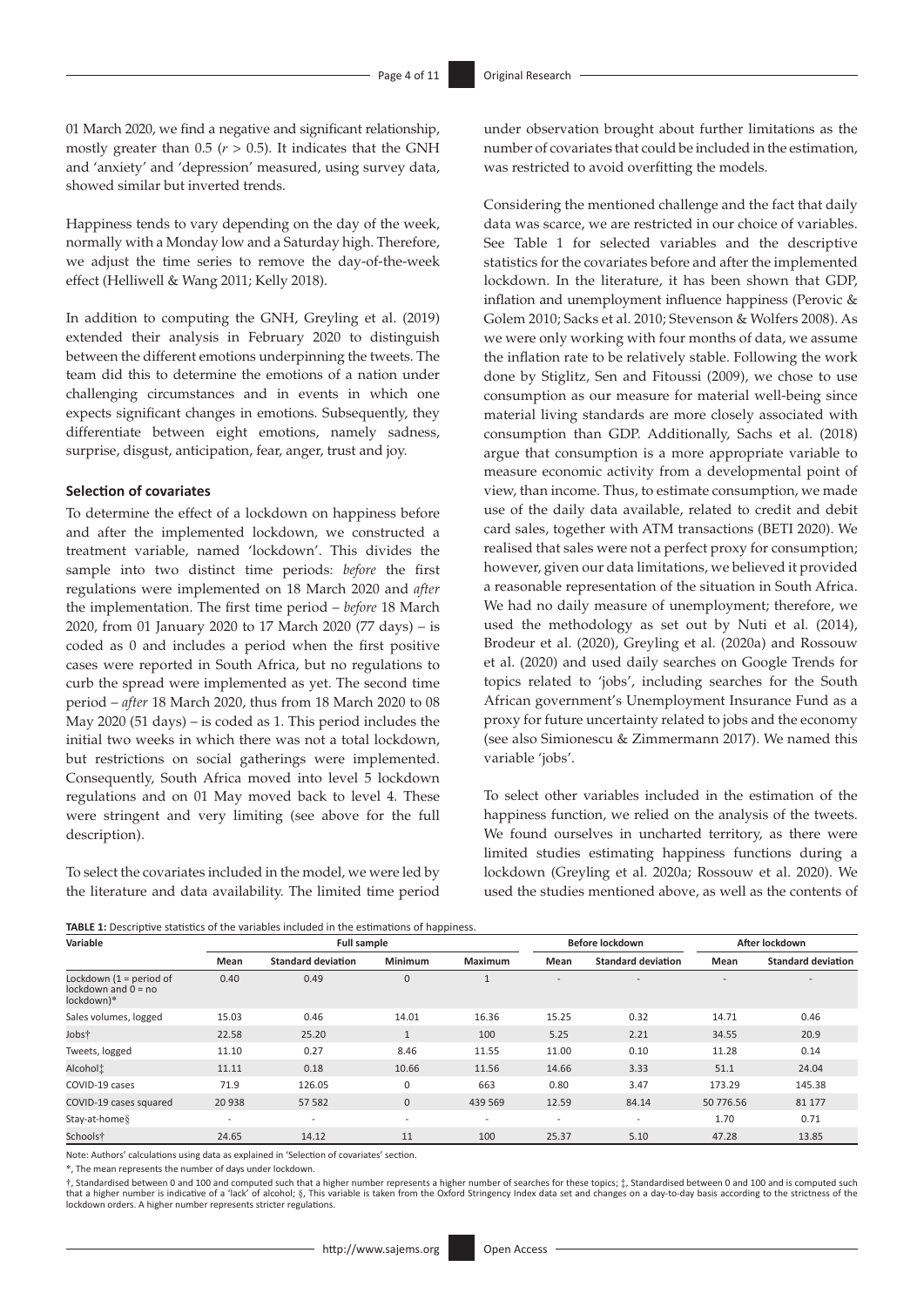the tweets, to direct us to those covariates that influenced happiness during a lockdown. It was evident from the tweets that the main topics of discussion related to the regulations that were implemented to curb the spread of the virus. These, among others, included the prohibition on the sale of alcohol and tobacco. To proxy the sale of alcohol and tobacco, we followed a similar method to the one used when we derived the measures of 'concerns related to the economy'. This meant that we used the number of searches for alcohol and tobacco on Google Trends. The searches for both alcohol and tobacco followed the same trend during the lockdown period and were highly correlated  $(r = 0.83)$ . To circumvent issues related to multicollinearity, as well as accommodating restrictions in the number of covariates to include in the model, we decided to include only 'alcohol' in the regressions. However, we assumed that results drawn from 'alcohol' would most likely also apply to tobacco.

Other topics mentioned were related to concerns about the schooling of children and stay-at-home orders. To proxy concerns about schooling, we once again made use of Google Trends searches for the word 'school'.

To consider the stay-at-home orders, a proxy for lack of mobility, we made use of the Oxford Stringency Index data set. It included a variable that changed on a day-to-day basis according to the strictness of the stay-at-home orders. It was an ordinal variable and equal to 0 if there were no stay-athome orders. It changed to 1 if the recommendation was not to leave your house, 2 when people were required not to leave their houses, but could, for example, exercise, do grocery shopping and run essential errands. The value 3 indicated not leaving your home, or with restrictions, such as leaving once a week only, or only one person at a time (Hale et al. 2020). Thus, a higher value indicated stricter restrictions. We included this variable only for the period after lockdown, seeing that all values before lockdown were 0.

Furthermore, we included the number of tweets per day, as it formed part of the Twitter data extracted daily in South Africa (Greyling et al. 2019), which was a proxy for connectivity. It also gauged the opportunity cost of not being able to have face-to-face interactions, which seemed to be negatively related to happiness (Chae 2018; Wilson, Gosling & Graham 2012). As expected, the number of tweets increased markedly during the lockdown period, from an average of 60 708 tweets per day before the lockdown to almost 80 000 tweets per day during the lockdown.

We included the number of COVID-19 cases, as well as the squared number of COVID-19 cases to control for a possible non-linear relationship between the number of cases and happiness. The data for the number of cases was sourced from the European Centre for Disease Prevention and Control (2020). This data was updated each day nationally, using a wide number of mainly official sources, as well as a handful of social media outlets of the national health ministries of each country.

### **Methodology**

#### **Ordinary least squares regression**

We first estimated the following baseline model for the full sample from 01 January to 08 May 2020:

$$
y_t = \alpha_0 + \alpha_1 lockdown_t + \alpha_2 X_t + \mu_t
$$
 [Eqn 1]

Here,  $y_t$  refers to the GNH for each day, *lockdown*<sub>t</sub> is our treatment variable capturing the 'closure' of both economic and social activity as a response to COVID-19. It took a value of 0 before 18 March 2020, and 1 after that. Additionally, we used several relevant covariates to account for the changes in happiness over the time under consideration. This was encapsulated in  $X_t$ .

Due to the various factors that affect happiness, there may be a correlation with some of our independent variables and the error term, leading to endogeneity concerns. The coefficient could be biased downwards or upwards, depending on the direction of the correlation between the error term and the *X*  variable. For example, the coefficient on the indicator for 'jobs' is likely biased upwards as it, in all probability, shows the effect of concerns about jobs, as well as some other negative economic shock on happiness. In the absence of panel data or an appropriate instrument, it was difficult to ascertain causality from Equation 1. However, given the sudden and rapid spread of the pandemic and the probability of it having a knock-on effect on the economy, a study in terms of associations was also relevant. A natural extension of the work, as better data becomes available in time, would be to address these concerns.

Next, we split our sample by our treatment variable to analyse the determinants of happiness before and after the implemented lockdown. The probability of autocorrelation and heterogeneity in our data could not be ruled out, especially due to its time-series nature. However, we used robust standard errors to account for this. Additionally, there was a caveat in the choice of our controls. We only have 128 observations and, therefore, using a larger battery of covariates would lead to problems arising due to overfitting of the model.

### **Probabilistic models**

Our second objective was to consider the change in the probability of being happy in the year 2020 because of the pandemic and lockdown. To this end, we first transformed our dependent variable on happiness, which was measured on a scale from 0 to 10, to a binary variable. We used the mean of happiness for the year 2019, which has a score of 6.35, as the cut-off point. We then estimated the following ordered probit model:

$$
Pr(Happy=1|X) = \alpha + \beta_0 \left( \frac{lockdown}{t} + \beta_1 X_t + \varepsilon_t \right)
$$
 [Eqn 2]

In Equation 2,  $X$  is the vector of the covariates as described earlier. Using the probit regressions from Equation 2,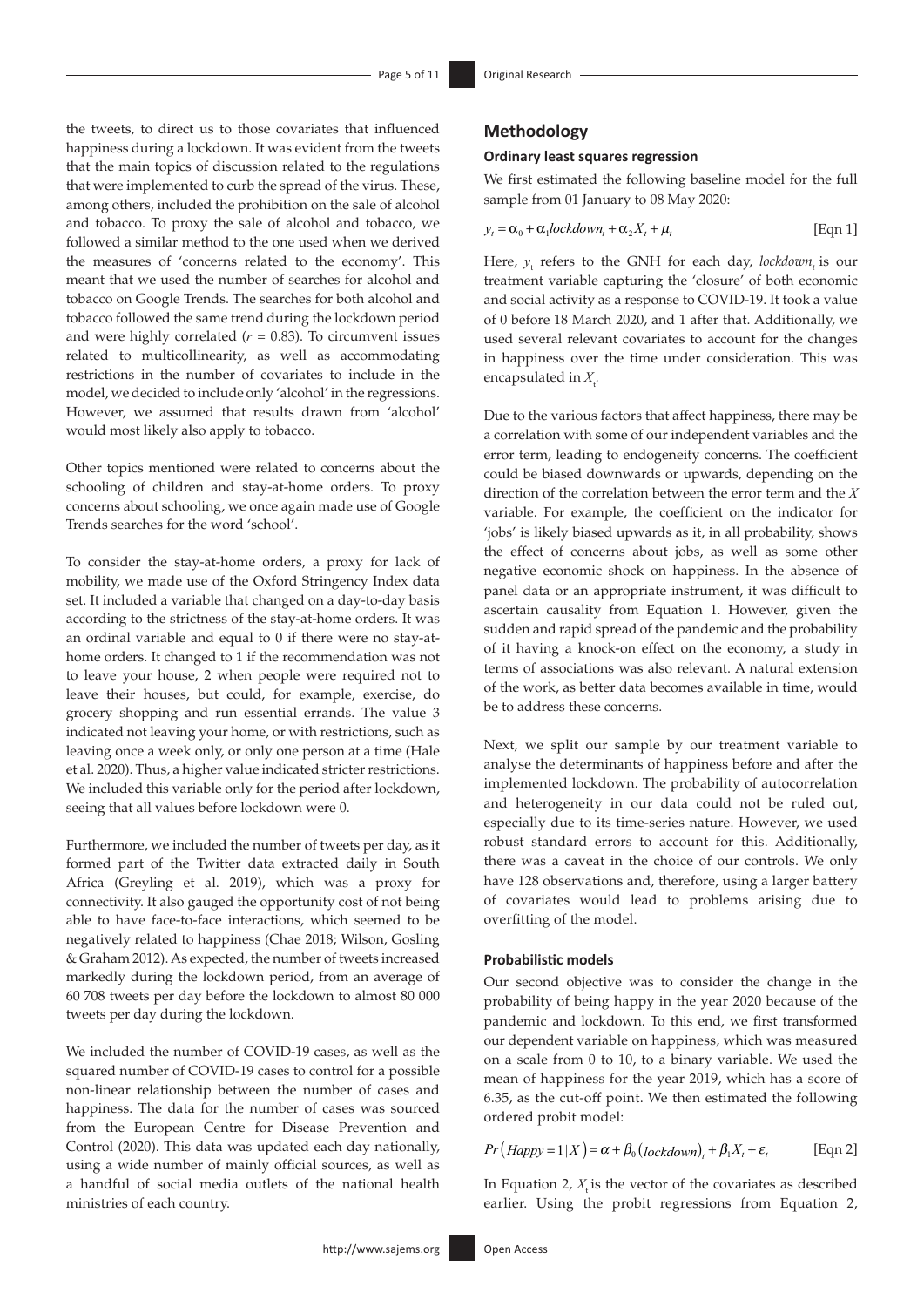we computed the predicted probabilities of being happy first, over the entire sample, and then before and after the lockdown. Due to the method of constructing our binary dependent variable, we could interpret our computed probabilities as the probability of being happier than the mean level of happiness achieved in 2019.

Lastly, we ran a simulation model to estimate the probability of being happy in the event of no lockdown. To do this, we needed to create several counterfactual scenarios for our variables. We made the reasonable assumption of an increase in the number of COVID-19 cases due to no lockdown. To simulate the number of cases, we used the example of Spain (a worst-case scenario). Spain was a likely choice due to its population size being similar to that of South Africa's and because of its somewhat delayed lockdown response to the pandemic, thus simulating a no lockdown period. Spain reported its first COVID-19 case on 31 January 2020 and only enforced a total lockdown on 14 March – 43 days later. This fits in well with our timeline as the last date of our sample is 08 May – 43 days after the first reported case in South Africa.

Admittedly, one could also use the example of Italy. Still, due to the similar trajectory in the two countries, we believed Spain was the better choice due to the matching number of days, 43, under investigation. We imputed the number of COVID-19 cases for South Africa after its first case on 06 March. Next, to account for the lack of effect of the lockdown on our other covariates (jobs, schools, alcohol, sales and tweets), we used their 2019 values at the same time of that year – thereby accounting for seasonality. We then estimated Equation 2 and reported the resulting predicted probabilities. Thus, the predicted happiness levels against the backdrop of the COVID-19 pandemic with no lockdown regulations. Admittedly creating counterfactual situations in this way has its own concerns as it incorporates year-specific effects. Still, we believed that, even with a margin of error, the computed probability would shed light on the true effect of the lockdown on happiness levels.

# **Results and analysis**

### **Descriptive results**

Figure 1 shows the two periods for South Africa that we analyse: the period before the lockdown, which covers 01 January to 17 March 2020, and then the period after the first regulations were introduced and the lockdown was implemented, 18 March to 08 May 2020 (periods are divided by the vertical line in Figure 1).

From Figure 1, it is evident that declaring a state of emergency and informing the nation that they will go into a nationwide lockdown, had a significant negative effect on the happiness level (see dotted line representing smoothed GNH – Figure 1). While South Africans understood that measures had to be implemented to curb the spread of the virus, the limited mobility, being forced to work from home, children not being allowed to attend schools, the restrictions on the sale of



*Source*: Authors' calculations using Gross National Happiness index (GNH) data set from: Greyling, T., Rossouw, S. & Afstereo, 2019, *Gross National Happiness Index*, viewed 08 May 2020, from<http://gnh.today>

Note: The vertical line refers to the day of the lockdown. We used a 7-day moving average to smooth the GNH.

**FIGURE 1:** Happiness levels before and after lockdown.

alcohol and tobacco, as well as limitations on exercise had a negative effect on happiness.

What about the emotions that underpin the evaluative mood expressed in the happiness index? From Figure 2, it can be seen that South Africans experienced a change in their emotions from before to after the imposed lockdown. South Africans were angrier after their first weekend spent in stringent lockdown. Additionally, the emotions expressed changed from being joyful, anticipating good things to happen and showing trust, to being angry, anticipating the worst and showing disgust and fear. Over the period, the most significant gainers, among the emotions, were anger, up by almost 10%, followed by disgust (+8%). In contrast, the biggest losers were trust (−13%) and joy (−6%).

#### **Regression analysis**

From the results of Table 2, we see that the coefficient on the treatment variable 'lockdown' is negative. Therefore it is indicative of lower happiness levels after the regulations were introduced than before.

Let us consider that the year 2020 was tainted by the COVID-19 virus from January 2020 onwards, even though the first case of COVID-19 in South Africa was only announced on 06 March 2020. We can assume that happiness functions might look different in this pandemic year compared to other years.

Table 2, panel 1, shows the statistically significant determinants of happiness since the beginning of 2020 up to 08 May 2020. Sales are significant and positively related to happiness. Sales, in this instance a proxy for consumption, are positively related to happiness; thus, if sales increase, happiness would likely also increase (Stanca & Veenhoven 2015; Wang et al. 2019). The COVID-19 cases squared variable, which we introduced to test for a quadrative relationship between COVID-19 cases and happiness, is positive and significant for the whole sample, although only at the 10% level. Additionally, the effect size is very small, and it loses its significance in the subsamples. Thus, it seemed in the early stages of COVID-19, although the effect size decreased, there was not yet sufficient evidence of a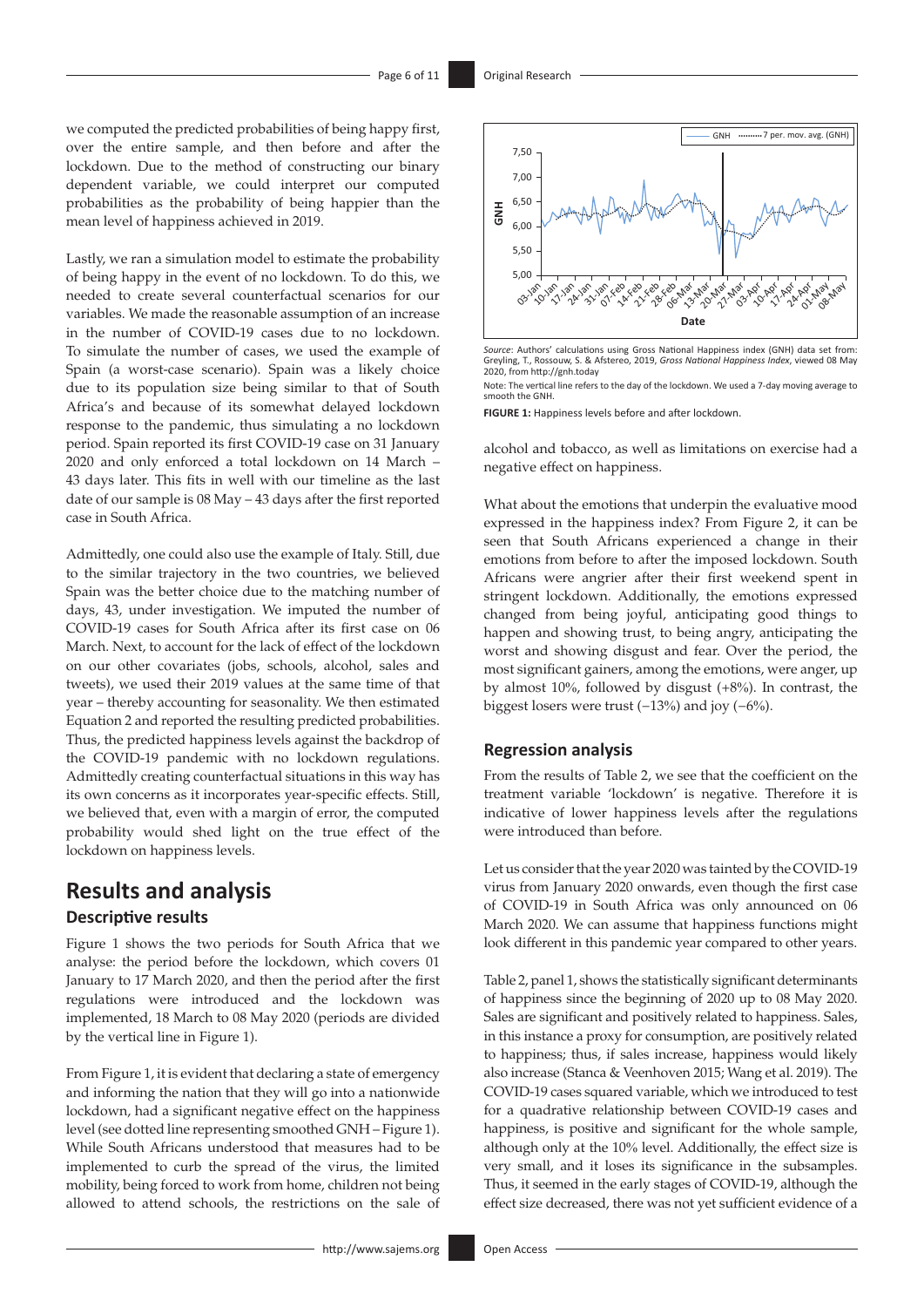

*Source*: Authors' calculations using Gross National Happiness index data set from: Greyling, T., Rossouw, S. & Afstereo, 2019, *Gross National Happiness Index*, viewed 08 May 2020, from [http://gnh.](http://gnh.today) [today](http://gnh.today)

**FIGURE 2:** Emotions of South Africans before and after COVID-19.

**TABLE 2:** Ordinary least squares estimation results of the relationship between different covariates and happiness.

| <b>Dependent variable: Gross</b> |                          | (1) Full sample              |                          | (2) Before lockdown      | (3) After lockdown       |                              |
|----------------------------------|--------------------------|------------------------------|--------------------------|--------------------------|--------------------------|------------------------------|
| <b>National Happiness index</b>  | Coefficient              | <b>Robust standard error</b> | Coefficient              | Robust standard error    | Coefficient              | <b>Robust standard error</b> |
| Lockdown                         | $-0.1806*$               | 0.0999                       | $\overline{\phantom{a}}$ | $\overline{\phantom{a}}$ | $\overline{\phantom{a}}$ | $\overline{\phantom{a}}$     |
| Sales, logged                    | $0.1049**$               | 0.0436                       | $0.2017***$              | 0.0468                   | $-0.0238$                | 0.0567                       |
| Jobs                             | $-0.0024**$              | 0.0011                       | 0.0076                   | 0.0107                   | $-0.0026**$              | 0.0010                       |
| Tweets, logged                   | $-0.5706***$             | 0.1967                       | $-0.3441$                | 0.2950                   | $-0.7632***$             | 0.2539                       |
| Alcohol                          | $-0.0093***$             | 0.0012                       | $-0.0148*$               | 0.0077                   | $-0.0080***$             | 0.0011                       |
| School                           | $-0.0005*$               | 0.0017                       | $-0.0002$                | 0.0020                   | $-0.0043*$               | 0.0038                       |
| COVID-19 cases                   | $-0.0022**$              | 0.0009                       | $-0.0338**$              | 0.0139                   | $-0.0015**$              | 0.0007                       |
| COVID-19 cases squared           | $0.0000*$                | 0.0000                       | 0.0001                   | 0.0005                   | 0.0000                   | 0.0000                       |
| Stay-at-home                     | $\overline{\phantom{a}}$ | ۰.                           | $\overline{\phantom{a}}$ | $\overline{\phantom{a}}$ | $0.1536***$              | 0.0550                       |
| Constant                         | 11.7421***               | 2.2747                       | 8.2297**                 | 3.4013                   | 15.6260***               | 2.8973                       |
| $\boldsymbol{N}$                 | 128                      | $\overline{\phantom{a}}$     | 77                       | $\overline{\phantom{a}}$ | 51                       | $\overline{\phantom{a}}$     |
| Adjusted $R^2$                   | 0.398                    | $\overline{\phantom{a}}$     | 0.349                    | $\overline{\phantom{a}}$ | 0.702                    | $\overline{\phantom{a}}$     |

Note: We exclude 'stay-at-home' from before lockdown estimations due to lack of variation observed.

\*, *p* < 0.10; \*\*, *p* < 0.05; \*\*\*, *p* < 0.01.

quadratic relationship. Additionally, Table 2, panel 1, shows that searches for jobs, alcohol and school, the number of tweets, as well as COVID-19 cases, are statistically significant and negatively related to happiness.

Let us consider the time periods before lockdown (01 January to 17 March 2020) (Table 2, panel 2) and after the lockdown regulations were introduced on 18 March (up to 08 May 2020, the date of completing the research article) (Table 2, panel 3). We find the following differences in the factors that influence happiness.

Sales (a proxy for consumption) were a significant predictor of happiness before the lockdown period. After the lockdown was introduced, it seems that sales were no longer of importance to happiness. This might be explained as the joy derived from buying dissipated after the lockdown, due to the experience being negative. South Africans' consumption experience was characterised by standing in queues before entering a store, only being allowed to purchase essential goods, enduring the discomfort of wearing masks and always keeping to social distancing rules.

Before the lockdown, searches for jobs were not significant. Still, in the period after the lockdown, concerns about the future of the economy show a statistically significant and

negative relationship to happiness, emphasising concerns about the economic effects of the lockdown.

The number of tweets was not significant before the lockdown, but after the lockdown, it was significant and negatively related to happiness. In line with expectations, we did note that the number of tweets during the lockdown period increased significantly. As mentioned previously, it had been shown an increase in use of social media is often negatively associated with happiness (Chae 2018; Wilson et al. 2012).

After the lockdown was introduced, the sales of all alcoholic beverages and tobacco were prohibited. Once the sales were prohibited, it became more apparent that the lack of these products is a significant contributor to the happiness of South Africans. Research done by Sommer et al. (2017) proved that because of the presence of hordenine in, among others, beer, it significantly contributes to mood elevation. In South Africa, which is well-known for its high per capita beer and alcohol consumption (Statistics South Africa 2017), we noticed that the lack of alcohol played a significant role in the decrease in happiness both before and after the implemented lockdown. The effect size, however, was not significantly different from each other. This could be related to the lack of socialising, which is a large part of the South African culture and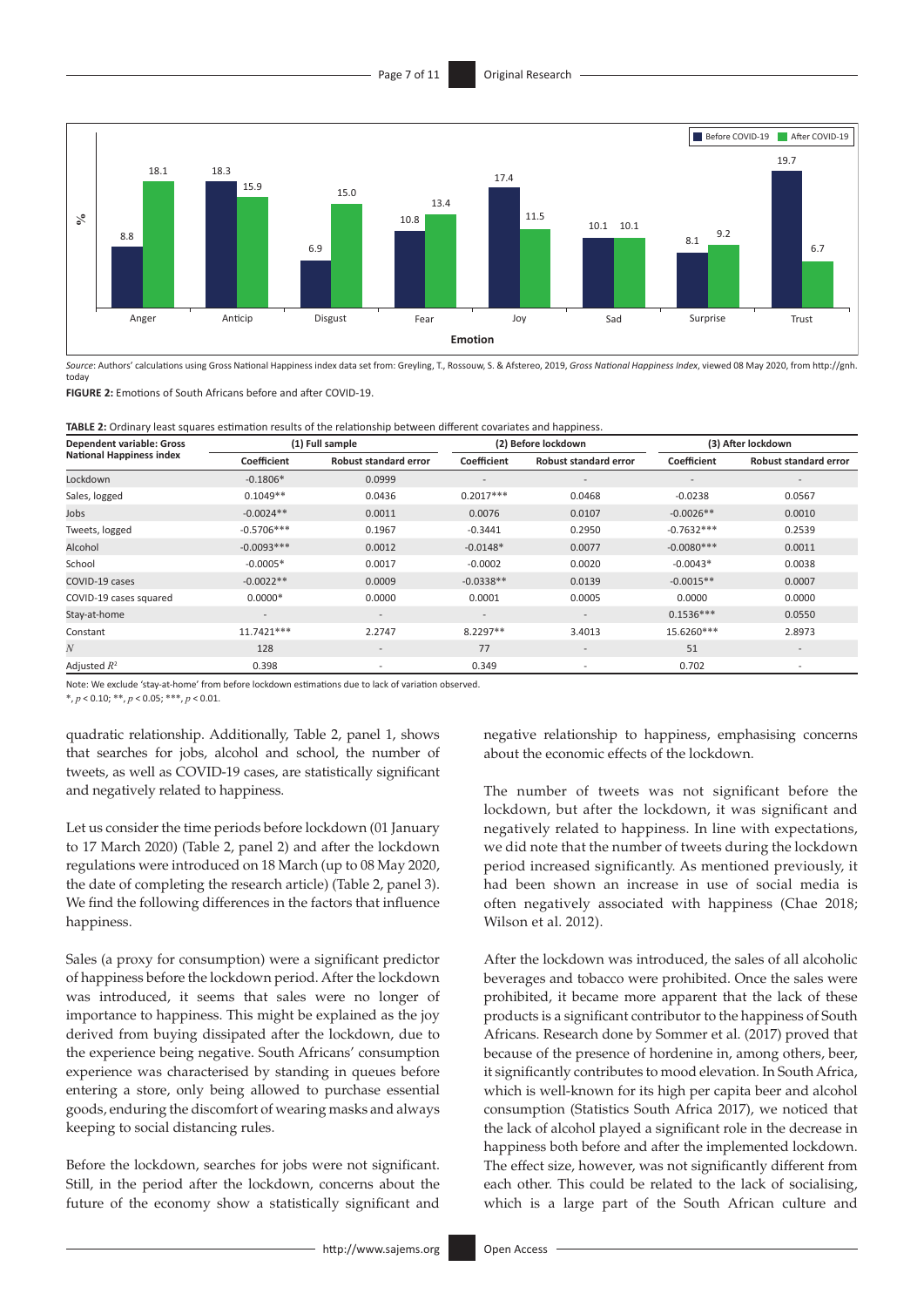synonymous with consuming alcoholic beverages. Indeed, when reading through the actual tweets themselves, we noticed that the lack of alcohol was a major tweet topic.

Before the lockdown period searches for school, a proxy for people concerned about their children's schooling, was not significant, but after the lockdown was introduced, it became significant. This is an indication of people's concern for their children's education and the uncertainty surrounding the schooling process for 2020. Furthermore, there was uncertainty about when schools would re-open and how teaching would take place without putting children at risk.

The number of daily COVID-19 cases was negatively related to happiness, before and after the lockdown. The significant relationship before lockdown is interesting, as the first COVID-19 case in South Africa was only confirmed on 06 March 2020. This was approximately three weeks before the lockdown regulations were implemented. However, the news about COVID-19 was available since the end of December 2019, and the first tests for COVID-19 in South Africa were done in February 2020. Looking at the emotion of fear, we saw that it increased since February and was likely linked to the negative relationship between the number of COVID-19 cases and the happiness levels before lockdown, but the emotion of fear started to decline from April 2020. However, the coefficient on COVID-19 cases is smaller after the lockdown than before. This reveals that the effect of the number of cases on happiness declined over time.

Let us only consider the period after lockdown, and introduce the stay-at-home variable, a proxy for lack of mobility (Table 2, panel 3). We found that stay-at-home orders played a significant and positive role. As the stringency of the stay-athome orders increased, happiness increased. This could be thought of as one of the positive effects of the lockdown. In general, people had more time to spend with their loved ones. Additional savings had been reported for salaried individuals due to reduced spending opportunities leading to potentially increased happiness levels. Traffic and lack of commuting expenses could also be additional explanations for this result.

In summary, what changed when the lockdown regulations to curb the spread of the COVID-19 virus were implemented? Peoples' happiness levels decreased significantly, as new factors came to the fore, which were not previously relevant or known to affect happiness levels. These include the lack of alcohol, social events and gatherings and concerns about schooling and future employment. What was concerning is that sales, a well-established determinant of happiness, were not significant after lockdown, implying that happiness levels were not increased by higher levels of consumption. This is against the standard utility theory of economics, which shows that there is a positive relationship between consumption and happiness. The main finding, however, is that the number of COVID-19 cases, although negatively related to happiness, became less of a threat to happiness after lockdown. This confirms the findings of the studies conducted by Jones and Salathe (2009) and De Pedraza et al. (2020), although they investigated mental well-being and life satisfaction.

### **Results on the probability of reaching 2019 happiness levels**

To measure the probability that South Africa could reach the same levels of happiness in the year 2020 as experienced in 2019, we used the same models as estimated using ordinary least squares (OLS). However, with the difference that we collapsed the happiness variable to a binary variable. Now, 1 indicated a level of happiness equal to or more than the mean happiness level of 6.35 in 2019, and 0 indicated the opposite. Furthermore, we excluded the stay-at-home variable from the probit estimations to make the before and after lockdown models comparable (the reader is reminded that this variable had a value of 0 before the lockdown).

#### **Probability to be happy for the period from 01 January to 08 May 2020 (real-life scenario)**

Table 3, showing the results for the whole time period from 01 January 2020 to 08 May 2020, strengthens the OLS estimation results (see Table 2) as the results were very similar, with all signs having the same direction as in the OLS estimations.

This indicates that the direction of the relationships did not change; the similarity of the results held for the period before and after the lockdown. However, the number of tweets was no longer significant in the model. We found that if we increased the cut-off point, of the happiness variable to

| <b>TABLE 3:</b> Probit estimations on the probability to be happy. |                                   |                              |                          |                          |                |                              |  |
|--------------------------------------------------------------------|-----------------------------------|------------------------------|--------------------------|--------------------------|----------------|------------------------------|--|
| Variable                                                           | Full sample: Pr (GNH $\geq$ 6.35) |                              |                          | Before lockdown          | After lockdown |                              |  |
|                                                                    | Coefficient                       | <b>Robust standard error</b> | Coefficient              | Robust standard error    | Coefficient    | <b>Robust standard error</b> |  |
| Lockdown                                                           | $-0.7658*$                        | 1.0293                       | $\overline{\phantom{a}}$ | $\overline{\phantom{a}}$ | Ξ.             | $\overline{\phantom{0}}$     |  |
| Sales, logged                                                      | $1.1516***$                       | 0.4384                       | 1.5386**                 | 0.6504                   | 0.04258        | 0.7556                       |  |
| Jobs                                                               | $-0.0134*$                        | 0.0116                       | $-0.0055$                | 0.0208                   | $-0.0422*$     | 0.0686                       |  |
| Tweets, logged                                                     | $-1.4941$                         | 1.4635                       | $-1.5252$                | 2.0031                   | $-0.6405$      | 2.8108                       |  |
| Alcohol                                                            | $-0.0566***$                      | 0.0152                       | $-0.0290$                | 0.0555                   | $-0.0035***$   | 0.0173                       |  |
| School                                                             | $-0.0123*$                        | 0.0152                       | $-0.1266$                | 0.0936                   | $-0.0035*$     | 0.0173                       |  |
| COVID-19 cases                                                     | $-0.0084*$                        | 0.0103                       | $-2.3507*$               | 35.5155                  | $-0.0055*$     | 0.0122                       |  |
| COVID-19 cases squared                                             | 0.0000                            | 0.0000                       | $-0.8543$                | 36.4976                  | 0.0000         | 0.0000                       |  |
| Constant                                                           | 4.0833                            | 18.1192                      | $-2.7872$                | 25.5738                  | $-12.6874$     | 33.8883                      |  |
| N                                                                  | 128                               | $\overline{\phantom{a}}$     | 77                       | $\overline{\phantom{a}}$ | 51             | $\overline{a}$               |  |
| Probability to be happy                                            | $0.23***$                         | 0.031                        | $0.26***$                | 0.040                    | $0.17***$      | 0.042                        |  |

\*, *p* < 0.10; \*\*, *p* < 0.05; \*\*\*, *p* < 0.01.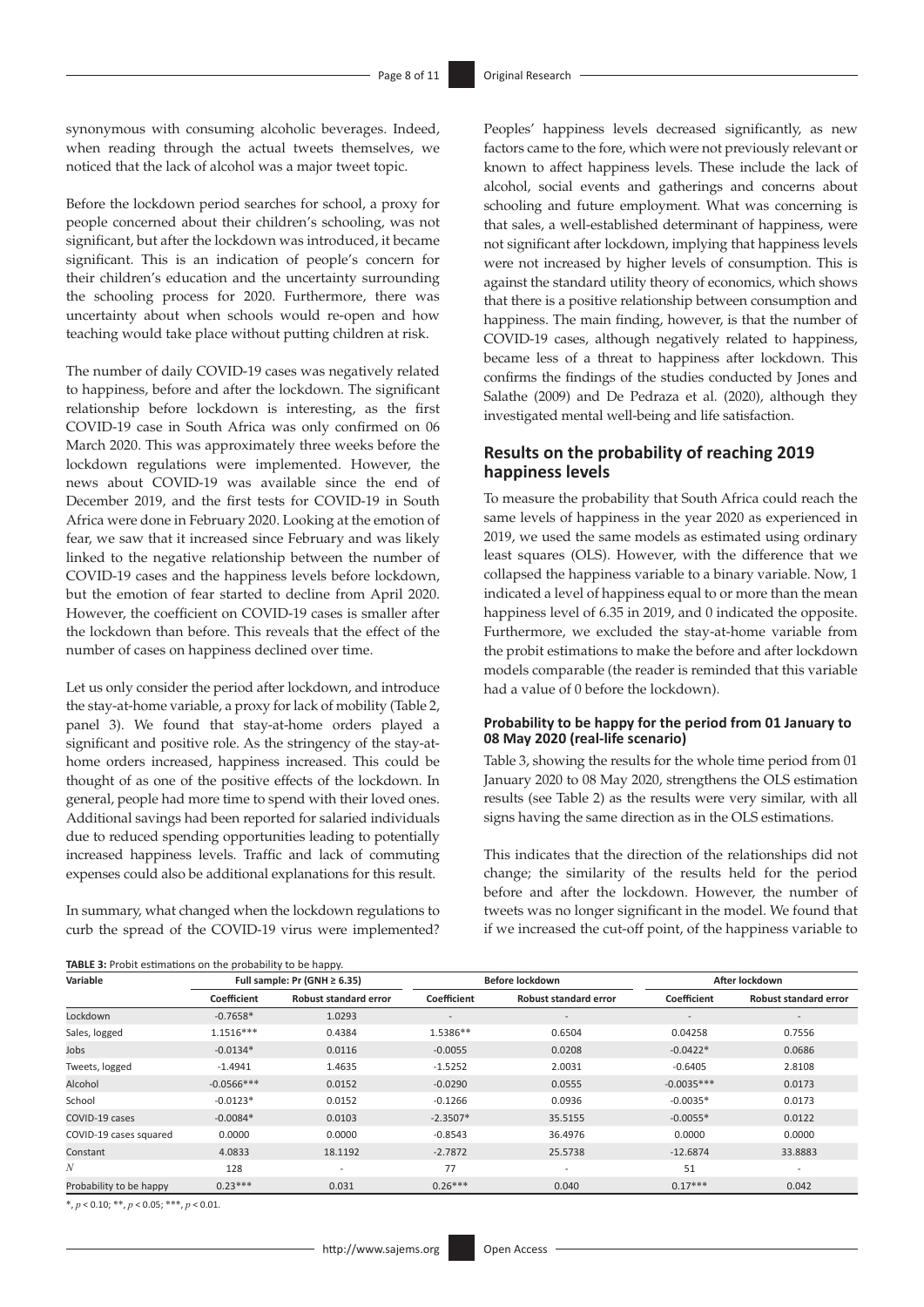greater than 6.35, tweets became significant (negative relationship). This implies that the probability of being *very happy* is negatively related to the number of tweets (reemphasising the findings in the literature).

Thus, similar to the OLS results, sales increased the probability of being happy. In contrast, increased searches for alcohol, school and jobs decreased the probability of happiness. Additionally, as expected, the number of COVID-19 cases also decreased the probability of happiness (see Table 3). Interestingly, in the probability estimations, the squared COVID-19 cases were positive, but no longer significant, re-emphasising the OLS results.

Table 3 shows that the predicted probability of reaching the same mean happiness levels in 2020 (01 January to 08 May), as experienced in 2019, is only 23%*.* Thus, there is a relatively low probability that people will be as happy in 2020 as they were in 2019.

#### **Probability to be happy for the period before lockdown, 01 January to 17 March 2020 (real-life scenario) and after lockdown, 18 March to 08 May 2020 (real-life scenario)**

As mentioned, we found similar results in the probability estimations as in the OLS estimations for the period before and after the implemented lockdown.

Before the lockdown period, we found that sales increased the probability of happiness, whereas the number of COVID-19 cases decreased the probability of happiness. Let us consider the predicted probabilities of being happy before the lockdown. We found that the probability of reaching the same mean levels of happiness in 2020, as experienced in 2019 was 26%.

After the lockdown, we found that searches for jobs, alcohol, schools and COVID-19 cases decreased the probability of being happy. The probability of being as happy as in 2019 after the lockdown was only 17%. Thus, South Africans had less than a one in four chance to be as happy as they were in 2019 with the lockdown regulations in place.

Let us consider the real-life scenarios and compare the probabilities to be happy before and after lockdown. It seems that after the lockdown the probability of being happy was much lower than before: the difference between the probability of 26% and only 17%. These results reflect both (1) the observed pattern of the spread of the disease post lockdown, although it seems as if peoples' fear of the disease was dissipating, and (2) the negative effects of lockdown regulations.

#### **Simulation of probability to be happy for the period from 01 January to 08 May 2020, if there were no lockdown**

Table 4 gives the predicted probabilities from our simulation exercise in the event of no lockdown for the entire time period under consideration (01 January – 08 May 2020). The details of the simulation can be found in the methodology section.

| <b>Simulation</b>                                  | No lockdown |
|----------------------------------------------------|-------------|
| Coefficient                                        | $0.27***$   |
| Standard error                                     | 0.042       |
| $* n > 0.10 \cdot ** n > 0.05 \cdot ** * n > 0.01$ |             |

\*, *p* < 0.10; \*\*, *p* < 0.05; \*\*\*, *p* < 0.01.

We assumed that the number of COVID-19 cases followed a similar trajectory to that in Spain, which did not impose a South African-style lockdown, whereas we assume that the other covariates had similar levels (values) to those in 2019. We estimated the probability of being happy if no lockdown were imposed, but with the presence of COVID-19. Furthermore, we assumed due to no lockdown regulations that the number of COVID-19 cases would be significantly higher than in the real-life scenario.

With these considerations in mind, we found that the probability of being as happy in 2020 as in 2019 was 27%. Thus, if we compared the real-life probability of happiness to that found in the simulation model, it was 23% compared to 27%. Therefore, we have a loss in the probability of happiness of 4%; we can ascribe this loss to the lockdown regulations. This indicated that even if we consider the threat of COVID-19, the stringent lockdown regulations further decreased happiness.

We do acknowledge that our assumptions were quite strict. As cases increased, so would the number of deaths and that would reduce the happiness levels. However, given the differences in the healthcare systems between South Africa and Spain, it was hard to simulate the number of deaths. Additionally, our simulations were based on behaviour of people which in 2019 was assumed to be 'normal'. As the pandemic goes on, we know that people's behaviour would change. Thus, the probability estimates we got, are to be understood against this backdrop.

One caveat holds: the population of South Africa is approximately 9.5 million more than that of Spain (46 million in 2020), so it is plausible that the number of cases in South Africa could be higher, which would make the probability of being happy, slightly lower than our estimations. But in general, even considering some margin of error, it seems that the lockdown regulations created a loss in the probability to be happy.

# **Conclusion**

In this article, we used the GNH to explore the factors associated with happiness during the COVID-19 pandemic, and we investigate if these factors differed for the period before and after the lockdown. Furthermore, we investigated the probabilities to reach the mean happiness levels of 2019, considering the time period before and after the lockdown. Additionally, we simulated the probability of happiness if there were no lockdown in South Africa and an increased number of COVID-19 cases.

This is one of the first studies to use a real-time measure of well-being, derived from Twitter together with other variables derived from Google Trends, to estimate the factors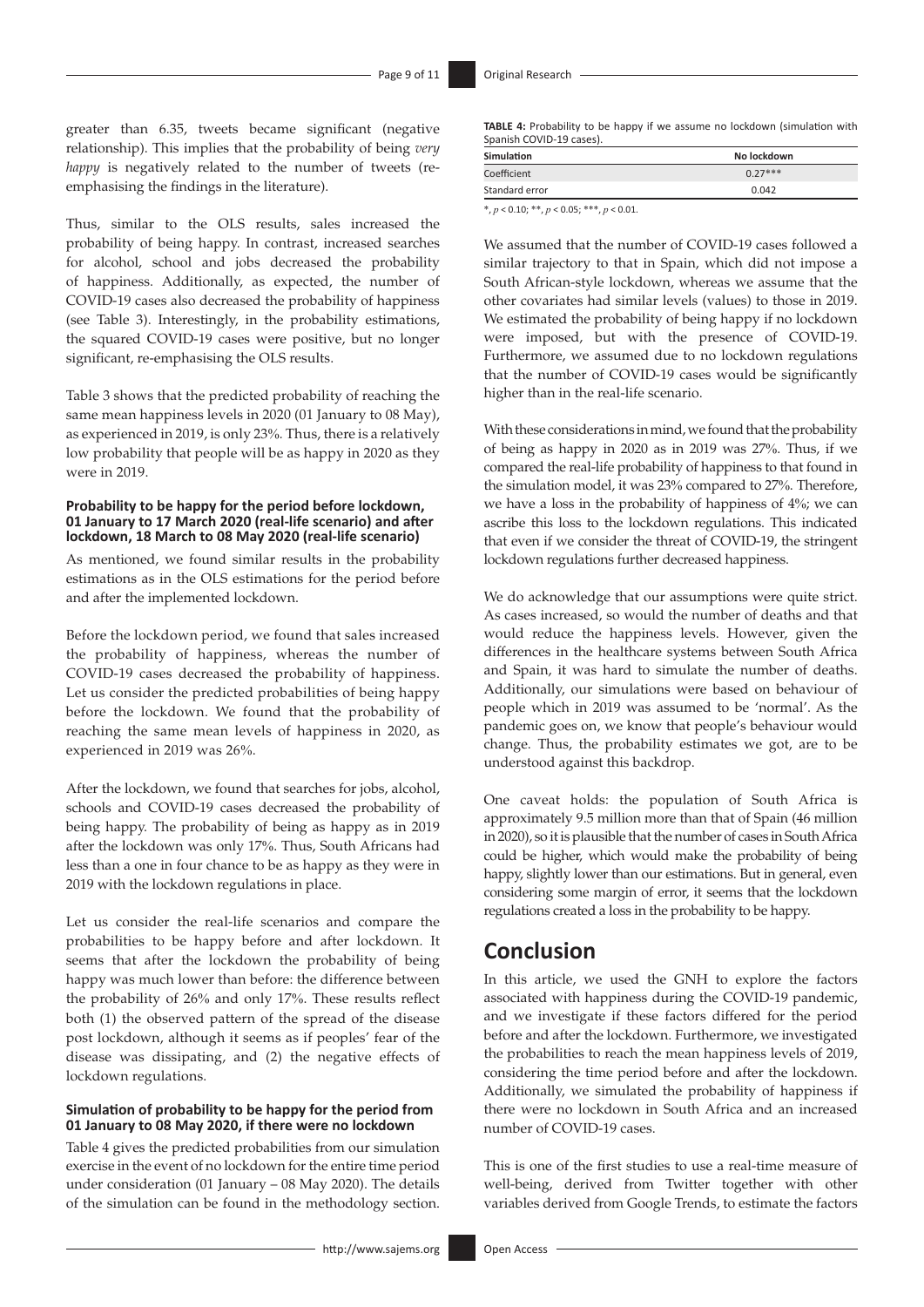related to well-being during a pandemic and provide timely results to policymakers. It is also one of the very few studies that focus on a developing country or a country as an extreme case, such as South Africa, which has low levels of well-being and has had very stringent lockdown regulations. In addition, this is the first study that compares the probabilities to be happy in 2020, considering the mean levels of happiness in 2019. Lastly, this is the first study to simulate happiness levels if we assume that there were no lockdown in 2020 amid an increase in the number of COVID-19 cases.

Our results indicate that, for a country as an extreme case, what significantly contributes to happiness under lockdown are the factors directly linked to the regulations that were implemented. These factors can be classified as: (1) social capital issues: lack of access to alcohol, concerns about schooling and increased social media usage, and (2) economic issues: employment concerns, the threat of retrenchments and lower levels of consumption. As expected, the number of daily COVID-19 cases was negatively related to happiness. Surprisingly, we found that the stay-at-home variable is positively related to happiness, implying that spending more time at home, without considering the other negative effects of a lockdown, increased happiness.

We found the probability of being as happy as in the year 2019 with lockdown regulations implemented to be 17% and 26% without the lockdown. Thus, lockdown likely had a happiness cost of 9%. The simulation study revealed that, even considering a margin of error, people in South Africa would likely have been happier with an increased number of COVID-19 cases and no lockdown regulations (a probability of 27%), than with a lower number of COVID-19 cases and lockdown regulations (a probability of 23%).

Considering the results mentioned above, it ultimately means that if policymakers want to increase happiness levels and increase the probability to achieve the happiness levels of 2019, they must consider those factors that significantly contribute to peoples' happiness. These factors include allowing people some of their lost comforts by reinstating the sale of alcohol and tobacco. People should be allowed to return to work, or the circumstances for working from home should be enhanced. Furthermore, making it possible for children to be schooled (online teaching or schooling that allows for social distancing) and allowing people to restore a certain degree of their consumption patterns while being careful to prevent the spread of COVID-19.

Additionally, policymakers should assure citizens that there is a credible plan to get the economy, which is currently in dire straits, back on track. Such an economic plan should stimulate growth, create job opportunities and increase employment rates, supply the necessary infrastructure and deal with curbing vast budget deficits and debt burdens.

One shortcoming of this study is the inability to draw heterogeneous within-country conclusions, seeing that we employ country-level representative indicators for

happiness. Thus, it is important to interpret our results as the mean effect on happiness.

# **Acknowledgements**

We thank AFSTEREO for the IT support in the construction of the happiness index and accompanied emotions.

### **Competing interests**

The authors declare that they have no financial or personal relationships that may have inappropriately influenced them in writing this article.

### **Authors' contributions**

S.R., T.G. and T.A. contributed equally to the design, formulation and execution of the study.

### **Ethical considerations**

This article followed all ethical standards for research without direct contact with human or animal subjects.

#### **Funding information**

This work was supported by the University Research Committee Funding of the University of Johannesburg. The funders had no role in study design, data collection and analysis, decision to publish, or preparation of the manuscript.

#### **Data availability**

Data will be made available upon reasonable request to the corresponding author, S.R., but the algorithms used for the calculation of the happiness index remain under the stewardship of the authors.

#### **Disclaimer**

The views and opinions expressed in this article are those of the authors and do not necessarily reflect the official policy or position of any affiliated agency of the authors.

## **References**

- Algan, Y., Murtin, F., Beasley, E., Higa, K. & Senik, C., 2019, 'Well-being through the lens of the Internet', *PLoS One* 14(1), e0209562. [https://doi.org/10.1371/journal.](https://doi.org/10.1371/journal.pone.0209562) [pone.0209562](https://doi.org/10.1371/journal.pone.0209562)
- Anik, L., Aknin, L.B, Norton, M.I. &. Dunn, E.W., 2009, *Feeling good about giving: The*<br>benefits (and costs) of self-interested charitable behavior, Harvard Business<br>School Marketing Unit Working Paper No. 10-012, <https://ssrn.com/abstract=1444831>.
- BETI, 2020, *Coronavirus causes massive declines in the BETI*, viewed 07 May 2020, from [https://www.bankservafrica.com/api/public/blogblob/5e96d10c67196600](https://www.bankservafrica.com/api/public/blogblob/5e96d10c671966004398dfb5) [4398dfb5](https://www.bankservafrica.com/api/public/blogblob/5e96d10c671966004398dfb5).
- Brodeur, A., Clark, A.E., Fleche, S. & Powdthavee, N., 2020, 'Assessing the impact of the coronavirus lockdown on unhappiness, loneliness, and boredom using Google Trends', *arXiv* 2004, 12129, viewed 18 May 2020, from [https://ui.adsabs.harvard.](https://ui.adsabs.harvard.edu/abs/2020arXiv200412129B/abstract) [edu/abs/2020arXiv200412129B/abstract.](https://ui.adsabs.harvard.edu/abs/2020arXiv200412129B/abstract)
- Bryson, A., Clark, A.E., Freeman, R.B. & Green, C., 2016, 'Share capitalism and worker well-being', *Labour Economics* 42, 151–158. [https://doi.org/10.1016/j.labeco.](https://doi.org/10.1016/j.labeco.2016.09.002) [2016.09.002](https://doi.org/10.1016/j.labeco.2016.09.002)
- Bureau of Economic Analysis, 2020, Gross domestic product, 1st quarter 2020<br>(advance estimate), viewed 20 April 2020, from [https://www.bea.gov/news/2020/](https://www.bea.gov/news/2020/gross-domestic-product-1st-quarter-2020-advance-estimate)<br>[gross-domestic-product-1st-quarter-2020-advance-estimate.](https://www.bea.gov/news/2020/gross-domestic-product-1st-quarter-2020-advance-estimate)